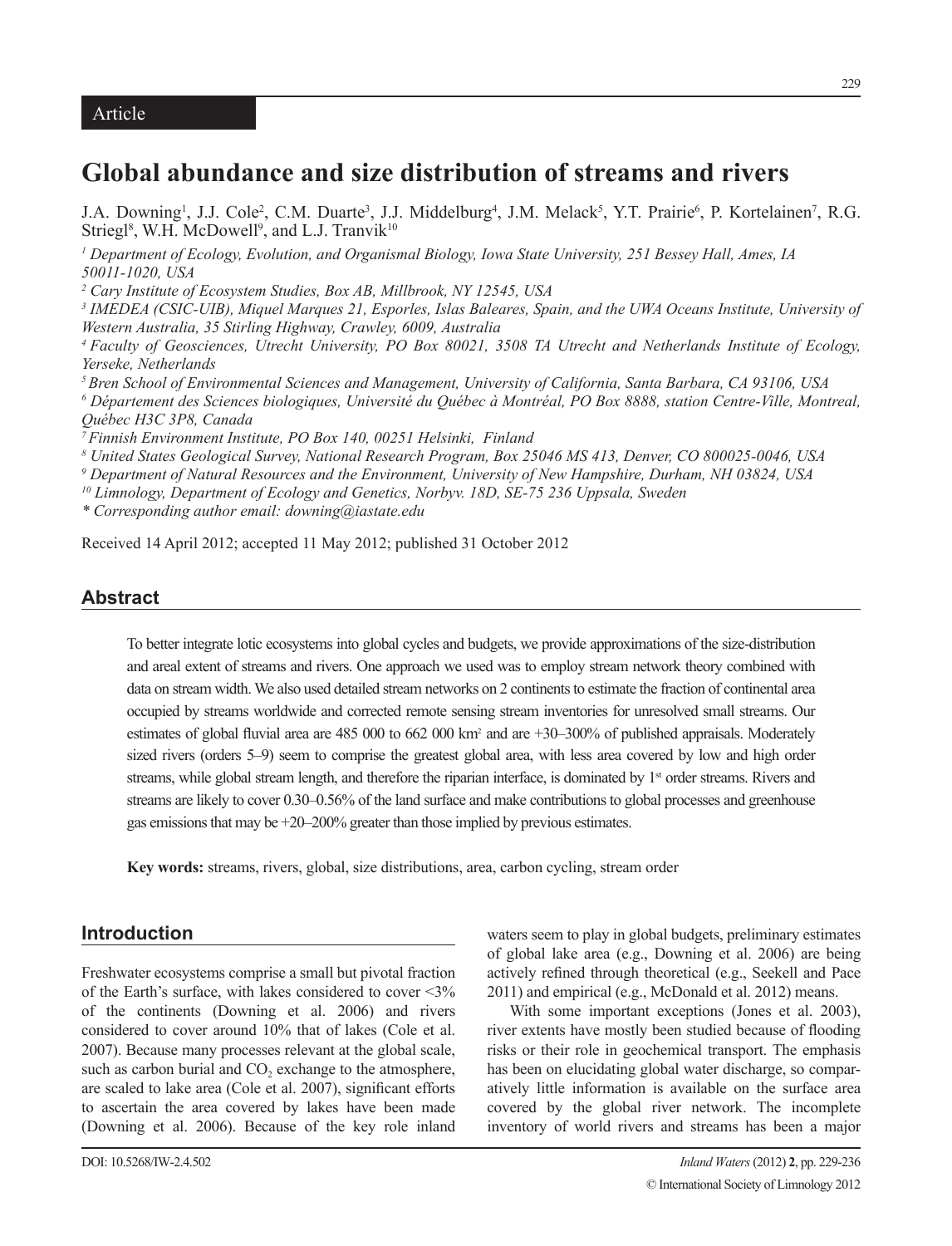impediment to several authors who have attempted to integrate rivers and streams into a view of the role of inland waters in the carbon cycle and other processes (McDowell and Asbury 1994, Duarte and Agusti 1998, Raymond and Cole 2001, Richey et al. 2002). Recent regional analyses of the role of stream in carbon exchange have attempted to overcome this lacuna by coupling intensive GIS surveys with extrapolations based on a smaller number  $(\sim 100)$  of low order streams (e.g., Humborg et al. 2010) or using GIS with assumptions about relationships between slope, velocity, discharge, and width (e.g., Butman and Raymond 2011) to estimate the area and size distribution of streams.

Although the role of downstream transport by rivers is evident and widely quantified in global inventories, processes occurring across stream and river surfaces are globally relevant but less obvious. The river–atmosphere interface is an active site of gas fluxes, supporting significant exchanges of  $CO<sub>2</sub>$  (Cole and Caraco 2001), CH<sub>4</sub> (Bastviken et al. 2011), and  $N_2O$  (Beaulieu et al. 2011), and the river bed interface is an important site for transformations of materials (e.g., denitrification; Seitzinger et al. 2006).

Estimates of global river area have been made, but none covers rivers of all sizes or provides an estimate of their size distribution. The earliest (Lehner and Döll 2004) is restricted to the surface area covered by rivers of  $6<sup>th</sup>$  order and larger, which were estimated to cover 360 000 km2 (0.24% of the continental land surface area). Some more recent estimates deliver a global extent of 206 000 km2 (Downing 2009, Aufdenkampe et al. 2011) from regional samples of rivers and empirical adjustments for under-sampling. Streams smaller than  $6<sup>th</sup>$  order may have material exchanges of comparable or higher intensity than larger streams (Kling et al. 1991, Mulholland et al. 2008, Rantakari et al. 2010). Small aquatic ecosystems such as ponds and small lakes are of global importance because of the intensity of carbon fluxes (Downing et al. 2008) across their cumulative surface area (Downing et al. 2006), which may be true for small rivers and streams as well. Many fluxes across the water–air interface may be greater in intensity for small versus large streams because the gas exchange coefficient is driven by hydrodynamic turbulence, which varies with discharge and velocity. Hence, a global account of fluxes of materials across the river–air interface requires both knowledge of the global surface area of flowing waters and its distribution across rivers of different sizes (Downing 2009).

A direct inventory of the surface area covered by all flowing waters and the size distribution of streams and rivers is currently impossible because global-scale remote sensing can only resolve relatively large rivers at the global scale (i.e., >90 m; Lehner 2008). Although remote sensing technology is advancing rapidly, other approaches are needed because an exhaustive, direct inventory is currently

© International Society of Limnology 2012

impossible. River networks are characterized, as are other branching networks (Borchert and Slade 1981, Yekutielit and Mandelbrott 1994), by well-defined scaling laws describing their branching patterns and, hence, the frequency of branches of different order and size (Horton 1945, Leopold and Maddock 1953, Leopold 1962, Leopold et al. 1964, Schumm 1977). These general laws and the underlying branching theory are applicable across diverse geological and geographical regions and so may be useful in the derivation of global estimates of river size and length.

#### **Number and length of streams of different sizes**

Many landscape and hydrodynamic drivers alter stream scales and functions (Benda et al. 2004, Lowe et al. 2006). Because data on global hydrology and discharge across all stream scales are not yet available, we chose to use stream order to create a provisional estimate of global stream area. Both the number of streams and the average length of streams are related to the Strahler (1957) stream order (Leopold et al. 1964, Dodds and Rothman 2000). We acknowledge the many problems associated with the determination of stream order (Minshall 1988), but this approach offers a rich foundation of data and theory on which calculations can be based. In fact, the theory and coefficients are so consistent, or even tautologous, that they have been called "statistically inevitable" (Kirchner 1993). We are certain, however, that better estimates of stream number, length, and area will eventually emerge as detailed global data and models become increasingly accurate (Fekete et al. 2004, Lehner et al. 2011).

The number of streams of each stream order  $(n_0)$  in a given geographical region varies with stream order  $(\omega)$  as:

$$
n_{\omega} = a \cdot b^{\omega},\tag{1}
$$

where *a* and *b* are fitted constants. The average length of streams of each order  $(l_0)$  can be approximated as:

$$
\bar{l}_{\omega} = c \cdot d^{\omega} \tag{2}
$$

where *c* and *d* are fitted constants. Substantial amounts of empirical (Rodríguez-Iturbe and Rinaldo 1997) and theoretical (Reis 2006) work has shown that the following ratios of number of streams and length of streams  $(R_n,$  and  $R<sub>i</sub>$ , respectively) tend toward constants (Horton 1945, Schumm 1977, Dodds and Rothman 2000):

$$
R_{n} = \frac{n_{\omega}}{n_{\omega+1}}, \text{ and}
$$
 (3)

$$
R_i = \frac{l_{\omega+1}}{\bar{l}_{\omega}}.\tag{4}
$$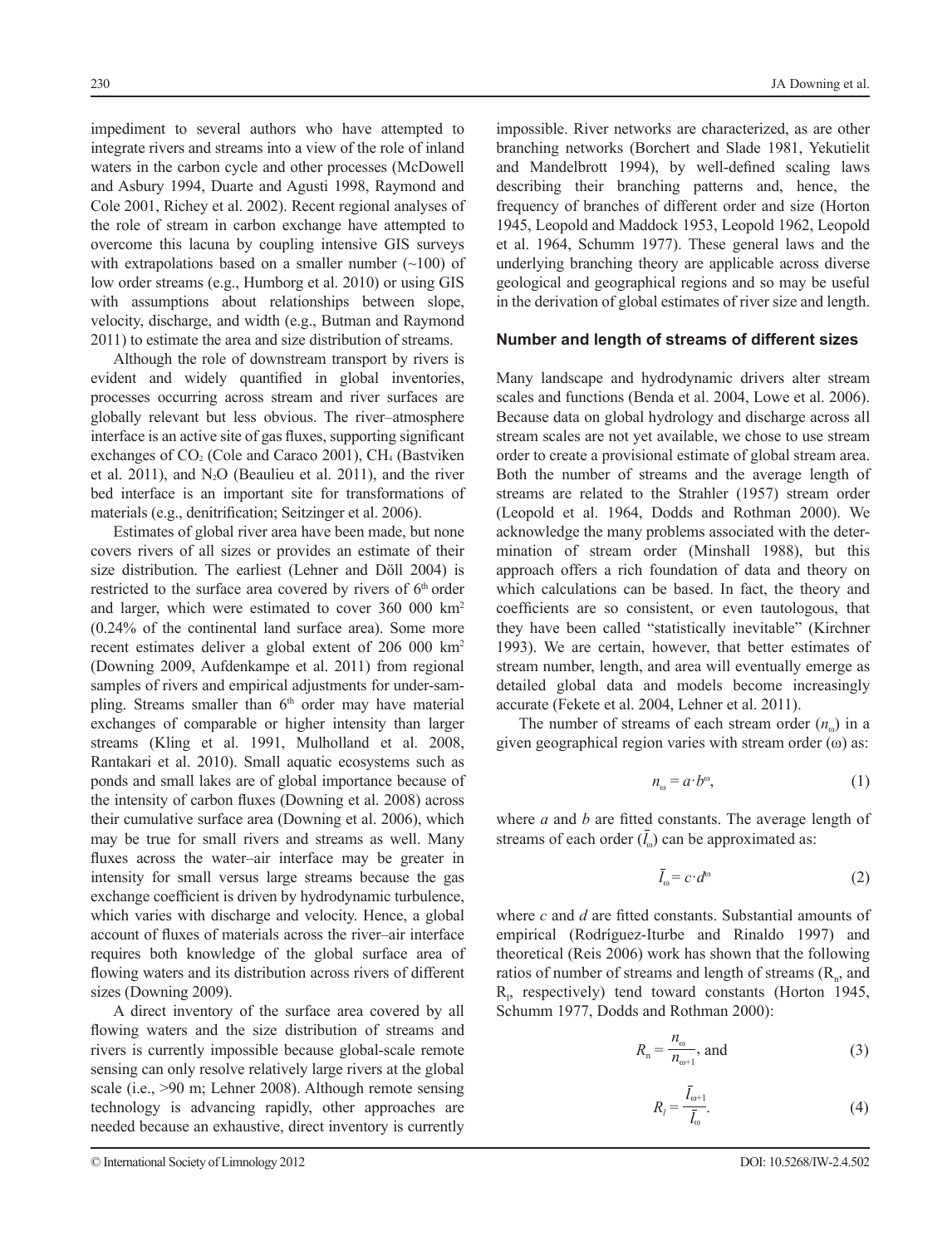*R*<sub>n</sub> is known as the bifurcation ratio. These ratios have been estimated for many regions around the world. The variables *b* and *d* in equations 1 and 2 can be estimated as  $R_n = b^{-1}$  and  $R_1 = d$ . Thus, if global or regional values of  $R_n$ and  $R_l$  are known, the only information missing for the calculation of stream size and stream length distributions are *a* and *c* (equations 1 and 2). If one knows the actual or canonical number of streams or total length of streams of any given order in a watershed of interest, *a* and *c* can be calculated by rearranging equations 1 and 2:

$$
a = \frac{n_{\omega}}{R_n^{-\omega}} \text{, and} \tag{5}
$$

$$
c = \frac{\bar{l}_{\omega}}{R_{l}^{\omega}}.
$$
 (6)

The parameters *a* and *c* in equations 1 and 2 are estimates of the number and average length of streams of order zero because *b*<sup>ω</sup> and *d*<sup>ω</sup> equal 1 when stream order is zero. Although an untested extrapolation, the consistency of regional hypsometry implies that these values could approximate the number and length of zero order streams (sensu Scheidegger 1965), which approximate ephemeral streams (Gomi et al. 2002, Sheridan and Olson 2003).

#### **Width of the world's streams and rivers**

Calculation of the surface area of streams, when stream length has been estimated, requires an estimate of the width of streams of each size. Streams increase in width as they flow downstream, join, and increase their order (Horton 1945, Leopold 1962, Leopold et al. 1964). The exact width of each stream is determined by the discharge, slope of the land, land use composition and modification, and geomorphic history (Leopold and Maddock 1953, Hoffer 1995), but the global relationship between stream order and stream width is unknown.

We estimated the relationship between stream order and river width. Data were collected on more than 400 streams from the published literature and were supplemented with original measurements of width from satellite imagery (see Supplementary Information). Stream width as used here is meant to represent the wetted breadth of each river without considering flood plains or side channels. The relationship between stream order and width is strong (Fig. 1), although it shows considerable variation in width within each stream order. This relationship may approximate the true distribution because we added data until the estimated means and medians for each order changed little with each additional datum. Data could only be entered for regions with sufficient geographical work to determine stream order with enough certainty to be published, however, which introduces a potential for bias toward regions where stream studies are frequent. Further, the widths of highest order rivers are somewhat idiosyncratic, because there are few of them (Table 1). The only  $12<sup>th</sup>$  order river is, apparently, the Amazon, while the only 11th order stream we found documented was the Nile. The width of the Nile is quite narrow, given the trend shown for other orders, but it has been managed extensively for agriculture and passes through diverse climatic zones. There is evidence (Conway 2005) that the Nile's discharge has also declined substantially, possibly accounting for its small width relative to that expected for an 11th order stream. Adding sufficient data to permit more intensive and detailed analyses would be beneficial.

The median width  $(w)$  of a 1<sup>st</sup> order stream is 1.62 m, increasing exponentially with stream order. The data fit an exponential function:

$$
w = 0.542 \cdot e^{0.824\omega} \tag{7}
$$

 $(n = 418, r<sup>2</sup> = 0.80, p < 0.0001; Fig. 1)$ , although this equation predicts substantially greater widths for  $10<sup>th</sup>$ through  $12<sup>th</sup>$  order streams than was observed (Table 1). The river widths (Table 1) are similar to averages extracted from detailed analyses of individual river networks (Guerrini et al. 1998), suggesting that they may be robust.



**Fig. 1.** Relationship between Strahler stream order and the mean width of rivers around the world. Data were extracted from the published literature, and some were supplemented with measurements from satellite imagery (see Supplemental Information). The dashed line connects median stream widths for each stream order.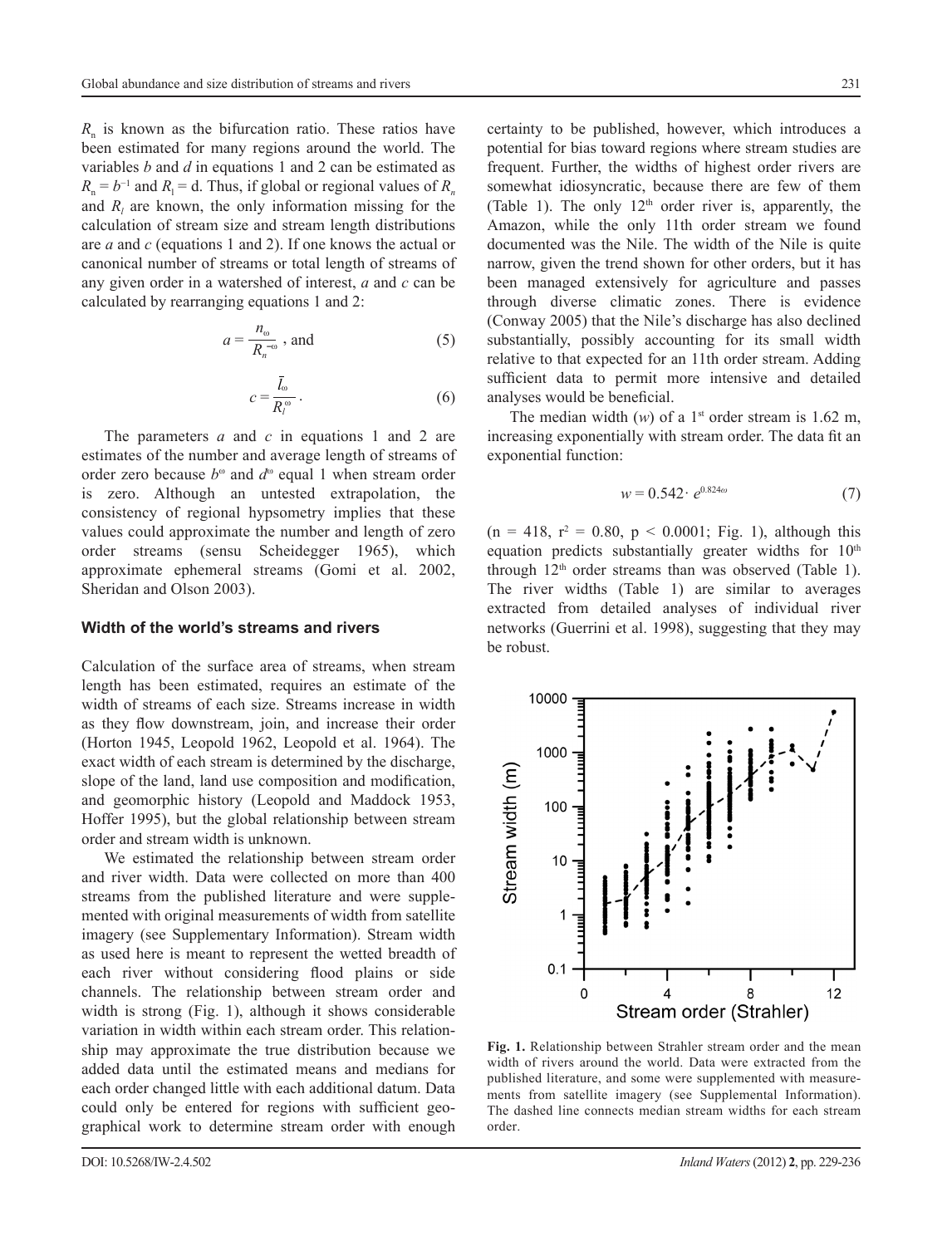| Order $(\omega)$ | $\boldsymbol{n}$ | Mean   | SD    | Predicted mean (eq. 7) | Median | Trapezoidal mean (m) |
|------------------|------------------|--------|-------|------------------------|--------|----------------------|
|                  |                  |        |       |                        |        |                      |
| 1                | 46               | 1.9    | 1.1   | 1.2                    | 1.6    | 0.8                  |
| 2                | 48               | 2.6    | 1.8   | 2.8                    | 1.9    | 1.8                  |
| 3                | 50               | 7.5    | 6.3   | 6.4                    | 5.5    | 3.7                  |
| $\overline{4}$   | 59               | 27.5   | 42.0  | 14.6                   | 11.0   | 8.3                  |
| 5                | 41               | 72.7   | 98.1  | 33.3                   | 47.5   | 29.3                 |
| 6                | 68               | 194.2  | 338.7 | 76.0                   | 99.0   | 73.3                 |
| 7                | 58               | 245.0  | 263.4 | 173.4                  | 164.0  | 131.5                |
| 8                | 32               | 511.6  | 483.3 | 395.2                  | 365.0  | 264.5                |
| 9                | 11               | 988.5  | 746.9 | 901.0                  | 852.0  | 608.5                |
| 10               | 3                | 1028.0 | 371.1 | 2053.9                 | 1125.0 | 988.5                |
| 11               | 1                | 481.0  |       | 4682.1                 | 481.0  | 803.0                |
| 12               |                  | 5676.0 |       | 10673.4                | 5676.0 | 3079.0               |

**Table 1.** Mean and median of 418 stream width estimates for streams of different order (see Supplementary Information). Stream order is according to Strahler (1957). Data were derived from the published literature and supplemented with stream width measurements made using satellite images (see Supplemental Information). The mean breadth of a channel of order ω was approximated as the average of the median width of streams of order ω and ω-1, assuming a zero order stream would have a width of zero.

## **Examples of large-scale stream area distributions**

Leopold (1962) provided a detailed analysis of the number and length of streams in the conterminous United States (Table 2 in the Supplementary Information) that allows a conservative estimate of the surface area of streams. This can be estimated as the product of the summed length of streams of each order and the average of the median width of each order stream and the width of the next smaller order (assuming stream width declines linearly from lower to upper reaches of a stream segment). The area of rivers and streams seems dominated by  $5<sup>th</sup>$  through  $9<sup>th</sup>$  order streams, with low order streams occupying less area. About 35% of the stream area is composed of streams of order <6, which are those not inventoried by global-scale remote sensing and mapping. Summing the area of streams of all orders reveals that about 43 300 km<sup>2</sup> of the United States' land surface is occupied by streams and rivers. This represents approximately 0.56% of the land area of this region. For comparison, this is similar to the total area of the world's 3 largest reservoirs and the global area of the world's agricultural ponds (Downing et al. 2006).

The rivers and streams of the continent of Africa have been studied extensively by Welcomme (1976) to estimate fisheries yields (Welcomme 1976, 1979) using a similar but not identical approach to that of Leopold (1962; Table 3 in the Supplementary Information). Welcomme (1976) created this parallel estimate of continental river abundance, size, and length using an empirical estimate of the relationship between drainage area and stream length, and an empirical estimate of the relationship between stream order and number created from higher order streams. A conservative estimate of the surface area of streams in Africa calculated from the product of the summed length of streams of each order and their average median widths indicates the area of rivers and streams is dominated by 5<sup>th</sup> through 9<sup>th</sup> order streams, with low order streams occupying less area. About 37% of the stream area is composed of streams of order <6. Summing the area of streams of all orders reveals that about 90 410 km2 of Africa's land surface is occupied by streams and rivers. For comparison, this is nearly 50% of the total area covered by world reservoirs (Downing et al. 2006). Although this is twice the area covered by rivers in the United States, Africa is 4 times larger than the United States and has a large area occupied by deserts. Streams and rivers, therefore, cover only about 0.30% of the African continent.

### **Global extent and size distribution of streams and rivers**

The calculations above suggest that the size distribution of streams and rivers is similar among regions with different climates and geography, and that the fluviosity of divergent regions varies only between about 0.30 and 0.56% of land area. Combining the approaches outlined in equation 1–6 with the width distribution of streams and rivers, we can estimate the global extent and size distribution of the world's water courses. We used 2 pathways to do this.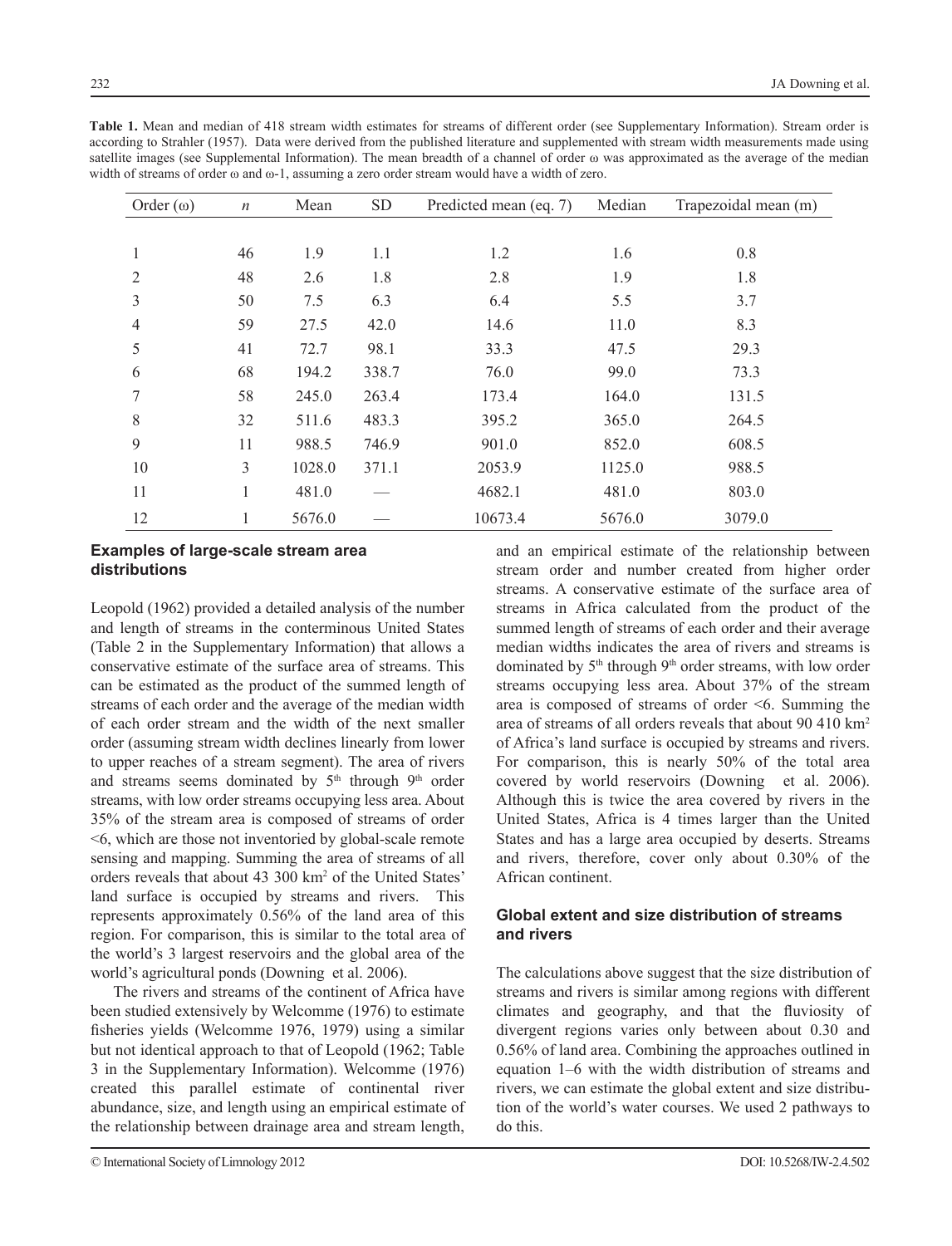| <b>Table 2.</b> Stream order, number $(n_0)$ , and mean length $(l_0)$ of rivers and streams of the world calculated from known bifurcation ratios (Leopold |
|-------------------------------------------------------------------------------------------------------------------------------------------------------------|
| 1962, Welcomme 1976). These calculations combined with the trapezoidal mean of median stream widths (see text) from Fig. 1 and Table 1                      |
| were used to calculate the total area and size distribution of streams in the world. Values of $l_{\rm o}$ were derived using the algorithm of Leopold      |
| (1962) because length–order algorithms do not differ greatly among regions (Leopold 1962, Welcomme 1976). We used averaged values of b                      |
| and d (equations 1 and 2) from two dissimilar regions (Africa and the USA) because estimates of b only ranged from 0.2077 to 0.217 (mean                    |
| 0.21) and d only ranged from 2.300 to 2.301 (mean 2.301). Coefficient a was approximated from equation 5 for $\omega = 12$ , while coefficient c            |
| (equation 2) was approximated as the average c for Africa and the US derived by substituting d for $R_i$ in equation 6 (0.695). The length of the           |
| Amazon River was taken from Welcomme (1985). Significant digits for $n_{\omega}$ , total length, and area were rounded arbitrarily to about 0.1% of the     |
| calculated value.                                                                                                                                           |

| Order $(\omega)$ | $n_{\omega}$ | $l_{\infty}$ (km) | Total length (km) | Width (m) | Area $(km2)$ |
|------------------|--------------|-------------------|-------------------|-----------|--------------|
| 1                | 28 550 000   | 1.6               | 45 660 000        | 0.8       | 36 500       |
| $\overline{2}$   | 6 000 000    | 3.7               | 22 061 000        | 1.8       | 39 200       |
| 3                | 1 260 000    | 8.5               | 10 660 100        | 3.7       | 39 600       |
| $\overline{4}$   | 264 000      | 19.5              | 5 1 5 1 1 0 0     | 8.3       | 42 500       |
| 5                | 55 500       | 44.8              | 2 489 000         | 29.3      | 72 800       |
| 6                | 11 700       | 103.2             | 1 202 700         | 73.3      | 88 100       |
| 7                | 2450         | 237.4             | 581 200           | 131.5     | 76 400       |
| 8                | 515          | 546.2             | 280 800           | 264.5     | 74 300       |
| 9                | 110          | 1256.7            | 135 700           | 608.5     | 82 600       |
| 10               | 23           | 2891.7            | 65 600            | 988.5     | 64 900       |
| 11               | 5            | 6653.8            | 31 700            | 803.0     | 25 400       |
| 12               | 1            | 6437.0            | 6440              | 3079.0    | 19 800       |

First, because of broad interregional similarity among river networks around the world and the reliability of physical rules determining the branching of river networks, we treated the world's rivers as a single branching river network. Because there is only one  $12<sup>th</sup>$ order river in the world (the Amazon), and this river has a stream length  $(l_0)$  of 6487 km (Welcomme 1985), the likely number of streams, their length, and their surface area can be approximated (see legend of Table 2 for methods and assumptions). This approach delivers a global river and stream surface area around 662 000 km2 or 0.45% of the continental land surface. Around 35% of global stream length and number is made up of streams smaller than order 6. For example, there are likely to be about 29 million small,  $1<sup>st</sup>$  order streams in the world, which comprise 52% of all stream lengths and riparian zones on the planet (Fig. 2). Stream area, in contrast, is concentrated in larger systems. Because of the form of rivers and the shape of bifurcation relationships, a relatively large proportion of stream and river area is composed of rivers of orders 5–9 (Fig. 2), and the main stem of the 12<sup>th</sup> order stream (Amazon) comprises about 3% of world stream area.

A second, independent estimate of river area can be made by assessing the fraction of diverse, well studied landscapes composed of rivers and extrapolating this fraction to the global land area. The average fraction of continents that rivers and streams comprise in Africa and the United States is about 0.43%. Extrapolating this fraction across the total land area of the world (0.43% of 150 million km2 ) yields an estimate of 640 400 km2, which is remarkably close to estimates made from bifurcation analyses (Table 2). Finally, Lehner and Döll (2004) estimated the global, total river, and stream area from aerial and satellite imagery to be 360 000 km2 . This area only includes rivers and streams that are  $>5<sup>th</sup>$  order (Bernhard Lehner, McGill University, pers. comm.), so, according to size-class inventories estimated here (e.g., Table 2), they were able to include only 65% of the stream area of all sizes. Therefore, assuming that 35% of global river area is of 5<sup>th</sup> order or smaller, the Lehner and Döll estimate from remote sensing implies a global river and stream area of 485 000 km<sup>2</sup>, which is somewhat lower than estimates made from bifurcation analyses.

Both of these approaches can yield improved accuracy as more detailed global data become available. Scaling stream orders up from a known number of streams of any intermediate order, rather than from the  $12<sup>th</sup>$  order Amazon, could yield a more stable estimate but would require reliable global inventory of the numbers of streams of diverse orders. Assuming a set fraction of the continental area occupied by streams based on inventories in 2 countries is also more arbitrary than would be desirable. The stream area will be strongly influenced by the prevalence of very wet or very dry lands in a region's surface. For example, the United States is thought to be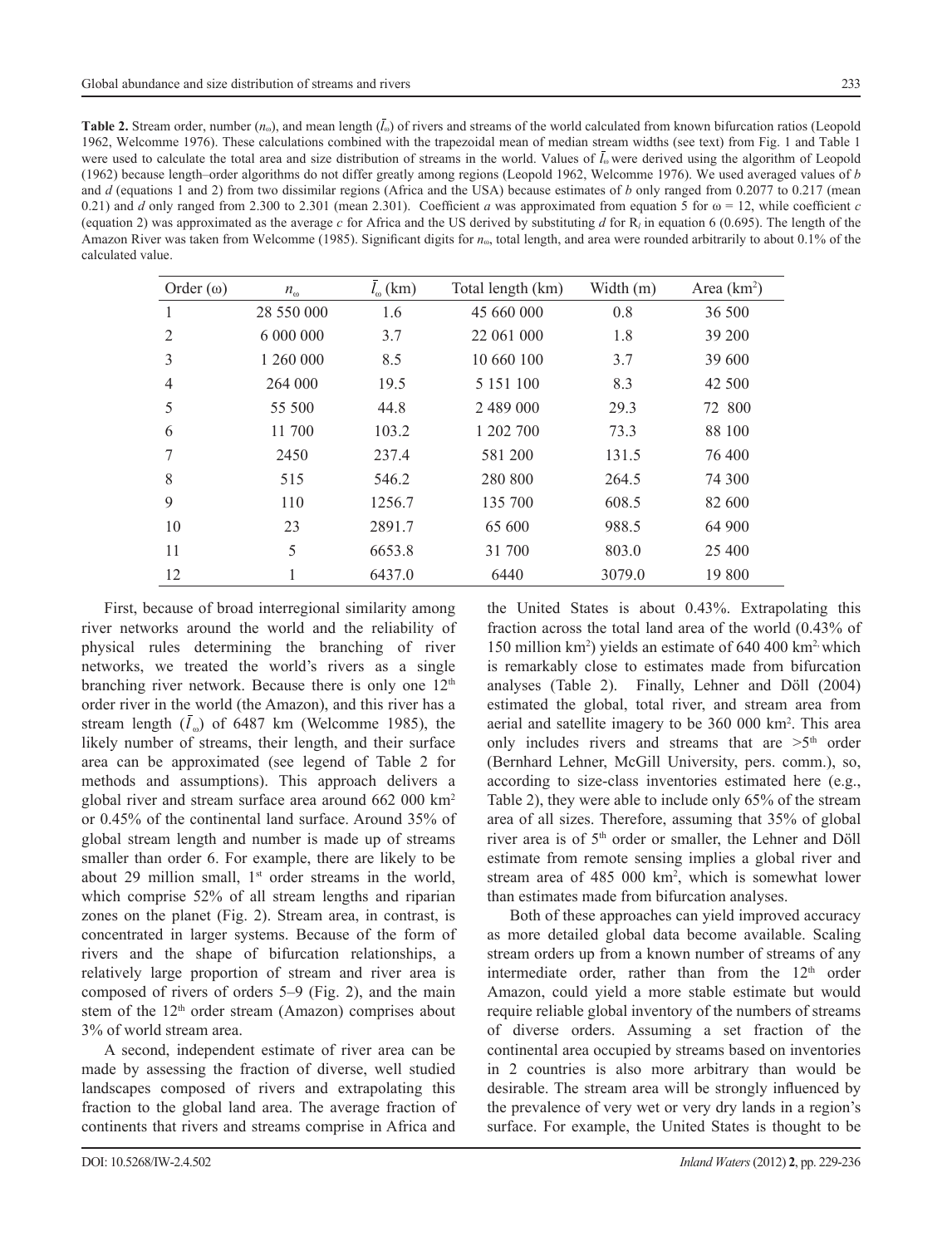**Fig. 2.** Fraction of world river and stream area and length related to stream order. Calculations are from Table 2 and are based on a total world stream area of 662 041 km2 and total world stream length of 88 320 409 km.

about 6% desert while Africa may be as much as 30% desert. The area of hot and cold (e.g., Antarctica) deserts as a fraction of global continent area is intermediate between these (20%). Although the average fraction of stream area of the estimates from Africa and the United States may be closer to the accurate global fraction, there is no doubt that refining global stream data would be beneficial.

#### **Implications of revised global stream-area estimate**

The estimates of global river area derived here range between 485 000 and 662 000 km2 . Because our estimates attempt to consider streams of all sizes, they are 33–300% greater than past estimates (Lehner and Döll 2004, Lehner 2008, Downing 2009, Aufdenkampe et al. 2011), but they also encompass an unpublished estimate of 570 000 km2 cited recently (Battin et al. 2008). We acknowledge room for improvement in these estimates. For example, stream order is a convenient tool for making this initial estimate, but streams of the same order can differ substantially in dimensions and morphology and can be somewhat subjective. Relating stream discharge to stream dimensions could also be a useful approach because discharge could be scaled with geography, weather, and climate change (Coe et al. 2008, Beighley et al. 2009, Butman and Raymond 2011). A further need for improvement is implied by the fact that river networks are temporally dynamic. First order streams are defined as the smallest permanently flowing watercourses, although this is difficult to determine in practice; therefore, this overall approach necessarily ignores ephemeral streams. If we extrapolate the theoretical calculation of ephemeral

© International Society of Limnology 2012

streams on the planet using equations  $1-6$  to  $n_{\infty}$ = zero order (Benda et al. 2005, Clarke et al. 2008), the calculations suggest about 137 million ephemeral streams with an average length of 0.3 km. Assuming that their average wetted breadth would be around 0.35 m when flowing, ephemeral streams may cover nearly 20 000 km2 , which is more than the main stem of the Amazon.

Also not yet considered in our estimates are expanded areas of rivers during periods of flood. Flooding of large areas of watersheds is well-known in tropical regions (Decharme et al. 2008) and increases the areal extent of tropical rivers 100–1000-fold (Melack and Hess 2009). Even boreal basins like the Ob' River can increase in area to inundate 10% or more of the entire watershed during spring flooding (Papa et al. 2007). Our estimates attempted to account for the area of streams and rivers when not in flood or drought (see Supplementary Information). Finding ways to account for the temporal dynamics of stream systems, however, as well as adding detail concerning differing fluviosity in divergent climates and topographies, would deliver important improvements.

Here we used several approaches to estimate the global area covered by rivers and streams. These estimates suggest that rivers and streams cover approximately 0.3–0.56% of the land surface when not in flood or drought. Our global estimate of the abundance and area of streams and rivers implies that all lotic processes are substantially more important to global budgets than previous estimates suggested. For example, river–atmosphere efflux of  $CO<sub>2</sub>$  may likely be more than double previous estimates (Cole and Caraco 2001, Cole et al. 2007),  $CH<sub>4</sub>$ diffusion and ebullition 50% greater than recent assessments (Bastviken et al.  $2011$ ), and N<sub>2</sub>O emission 20% or more greater than predicted by river-network models (Beaulieu et al. 2011), owing simply to the larger area that rivers and streams cover compared to those assumed by earlier studies. Accurate data on stream and river coverage and size distribution are prerequisite for correct estimates of the role of running waters in large-scale biogeochemical processes.

#### **Acknowledgements**

This work was conducted as a part of the ITAC (Integration of the Terrestrial and Aquatic Carbon) Working Group supported by the National Center for Ecological Analysis and Synthesis, a Center funded by NSF (Grant DEB-94-21535), the University of California at Santa Barbara, and the State of California. This contribution also benefited from the support of the Spanish Ministry of Science through a sabbatical grant to JAD. We are grateful to David Clow for comments on an early draft.

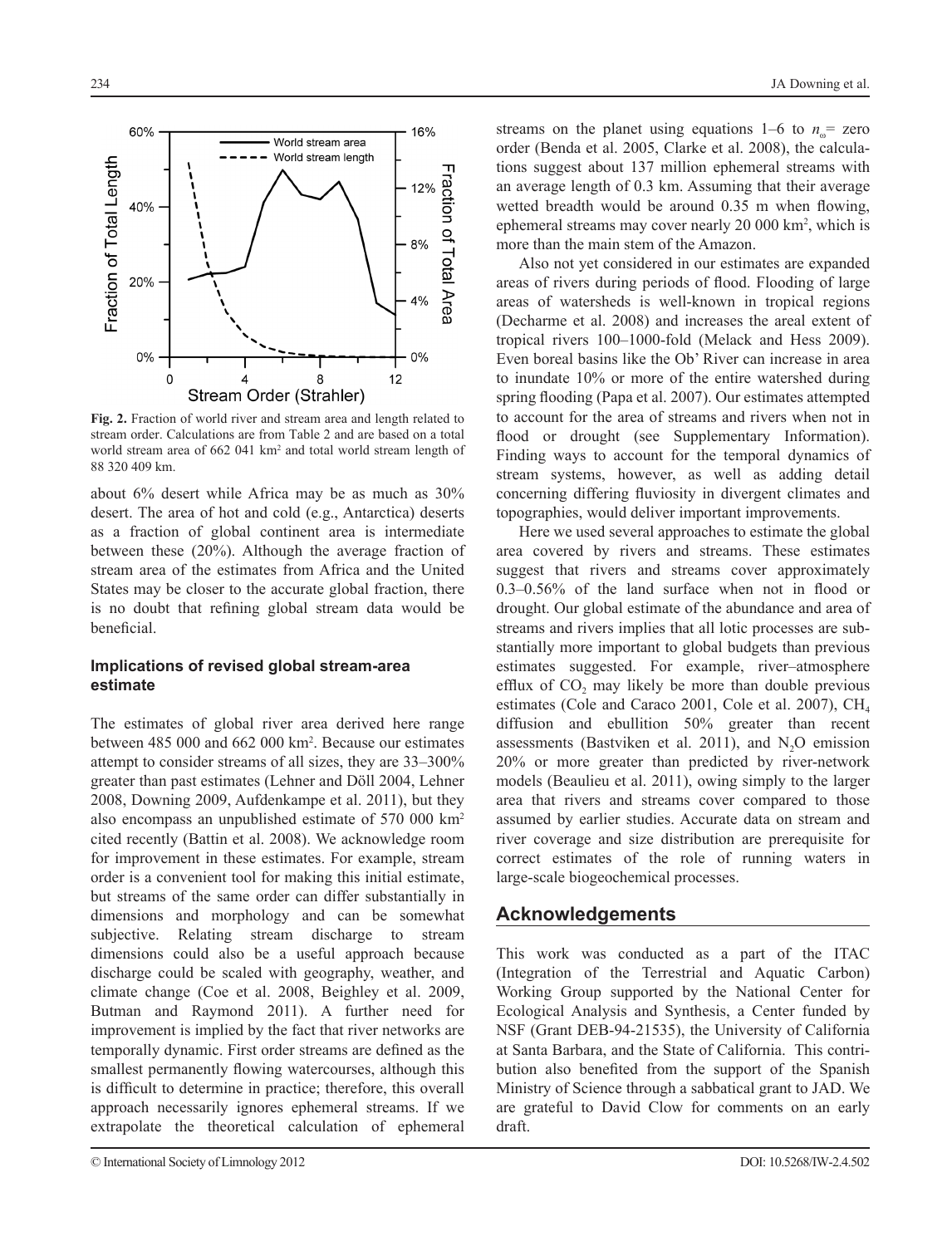# **References**

- Aufdenkampe AK, Mayorga E, Raymond PA, Melack JM, Doney SC, Alin SR, Aalto RE, Yoo K. 2011. Riverine coupling of biogeochemical cycles between land, oceans, and atmosphere. Front Ecol. 9(1):53–60.
- Bastviken D, Tranvik LJ, Downing JA, Crill PM, Enrich-Prast A. 2011. Freshwater methane emissions offset the continental carbon sink. Science. 331(6013):50.
- Battin TJ, Kaplan LA, Findlay SEG, Hopkinson CS, Marti E, Packman AI, Newbold JD, Sabater F. 2008. Biophysical controls on organic carbon fluxes in fluvial networks. Nature Geosci. 1:95–100.
- Beaulieu JJ, Tank JL, Hamilton SK, Wollheim WM, Hall RO Jr, Mulholland PJ, Peterson BJ, Ashkenas LR, Cooper LW, Dahm CN et al. 2011. Nitrous oxide emission from denitrification in stream and river networks. P Natl Acad Sci-Biol. 108:214–219.
- Beighley RE, Eggert KG, Dunne T, He Y, Gummadi V, Verdin KL. 2009. Simulating hydrologic processes throughout the Amazon River Basin. Hydrol Process. 23:1221–1235.
- Benda L, Hassan MA, Church M, May CL. 2005. Geomorphology of steepland headwaters: the transition from hillslopes to channels. J Am Water Resour As. 41:835–851.
- Benda LEE, Poff NL, Miller D, Dunne T, Reeves G, Pess G, Pollock M. 2004. The network dynamics hypothesis: how channel networks structure riverine habitats. BioScience. 54(5):413–427.
- Borchert R, Slade NA. 1981. Bifurcation ratios and the adaptive geometry of trees. Bot Gaz. 142(3):394–401.
- Butman D, Raymond PA. 2011. Significant efflux of carbon dioxide from streams and rivers in the United States. Nat Geosci. 4:839–842.
- Clarke A, MacNally R, Bond N, Lake PS. 2008. Macroinvertebrate diversity in headwater streams: a review. Freshwater Biol. 53:1707– 1721.
- Coe MT, Costa MH, Howard EA. 2008. Simulating the surface waters of the Amazon River basin: impacts of new river geomorphic and flow parameterizations. Hydrol. Process. 22:2542-2553.
- Cole JJ, Caraco NF. 2001. Carbon in catchments: connecting terrestrial carbon losses with aquatic metabolism. Mar Freshw Res. 52:101–110.
- Cole JJ, Prairie YT, Caraco NF, McDowell WH, Tranvik LJ, Striegl RG, Duarte CM, Kortelainen P, Downing JA, Melack JM. 2007. Plumbing the carbon cycle: integrating inland waters into the terrestrial carbon budget. Ecosystems. 10:171–184.
- Conway D. 2005. From headwater tributaries to international river: Observing and adapting to climate variability and change in the Nile basin. Glob Environ Change. 15:99–114.
- Decharme B, Douville H, Prigent C, Papa F, Aires F. 2008. A new river flooding scheme for global climate applications: Off-line evaluation over South America. J Geophys Res. 113:D11110. doi:10.1029/2007JD009376.
- Dodds PS, Rothman DH. 2000. Geometry of river networks. II. Distributions of component size and number. Phys. Rev E. 63:1–15.
- Downing JA. 2009. Global limnology: up-scaling aquatic services and processes to the planet Earth. Verh Internat Verein Limnol. 30:1149– 1166.
- Downing JA, Cole JJ, Middelburg JJ, Striegl RG, Duarte CM, Kortelainen P, Prairie YT, Laube KA. 2008. Sediment organic carbon burial in agriculturally eutrophic impoundments over the last century. Glob Biogeochem Cy. 22:GB1018. Doi:10.1029/2006GB002854.
- Downing JA, Prairie YT, Cole JJ, Duarte CM, Tranvik LJ, Striegl RG, McDowell WH, Kortelainen P, Caraco NF, Melack JM et al. 2006. The global abundance and size distribution of lakes, ponds, and impoundments. Limnol Oceanogr. 51(5):2388–2397.
- Duarte CM, Agusti S. 1998. The CO2 balance of unproductive aquatic ecosystems. Science. 281:234–236.
- Fekete BM, Vörösmarty CJ, Roads JO, Willmott CJ. 2004. Uncertainties in precipitation and their impacts on runoff estimates. J Climate. 17(2):294–304.
- Gomi T, Sidle RC, Richardson JS. 2002. Understanding processes and downstream linkages of headwater systems. BioScience. 52(10):905–916.
- Guerrini M-C, Mouchel JM, Meybeck M, Penven MJ, Hubert G, Muxart T. 1998. Le bassin de la Seine: la confrontation du rural et de l'urbain. In: Meybeck M, de Marsily G, Fustec E, editors. La Seine en son bassin: fonctionnement ecologique d'un systeme fluvial anthropise. Paris (France): Elsevier. p. 29–75.
- Hoffer RL. 1995. Physical Geology. New York: Springhouse.
- Horton RE. 1945. Erosional development of streams and their drainage basins: hydrophysical approach to quantitative morphology. Bull Geol Soc Am. 56:275–370.
- Humborg C, Mörth C-L, Sundbom M, Borg H, Blenckner T, Giesler R, Ittekot V. 2010. CO2 supersaturation along the aquatic conduit in Swedish watersheds as constrained by terrestrial respiration, aquatic respiration and weathering. Glob Change Biol. 16:1966–1978.
- Jones JB Jr, Stanley EH, Mulholland PJ. 2003. Long-term decline in carbon dioxide supersaturation in rivers across the contiguous United States. Geophys Res Lett. 30(10):1495.
- Kirchner JW. 1993. Statistical inevitability of Horton's laws and the apparent randomness of stream channel networks. Geology. 21:591–594.
- Kling GW, Kipphut GW, Miller MC. 1991. Arctic lakes and streams as gas conduits to the atmosphere: implications for tundra carbon budgets. Science. 251:298–301.
- Lehner B. 2008. New global hydrography derived from spaceborne elevation data. Eos Trans AGU. 89(10):93–94.
- Lehner B, Döll P. 2004. Development and validation of a global database of lakes,reservoirs and wetlands. J Hydrol. 296(1–4):1–22.
- Lehner B, Liermann CR, Revenga C, Vörösmarty C, Fekete B, Crouzet P, Döll P, Endejan M, Frenken K, Magome J, et al. . 2011. High-resolution mapping of the world's reservoirs and dams for sustainable river-flow management. Front Ecol Environ. 9(9):494–502.
- Leopold LB. 1962. Rivers. Am Sci. 50(4):511–537.
- Leopold LB, Maddock T Jr. 1953. The hydraulic geometry of stream channels and some physiographic implications. United States Geological Survey Professional Paper 252(252):1–57.
- Leopold LB, Wolman MC, Miller JP. 1964. Fluvial processes in geomorphology. San Francisco (CA): W.H. Freeman and Co.